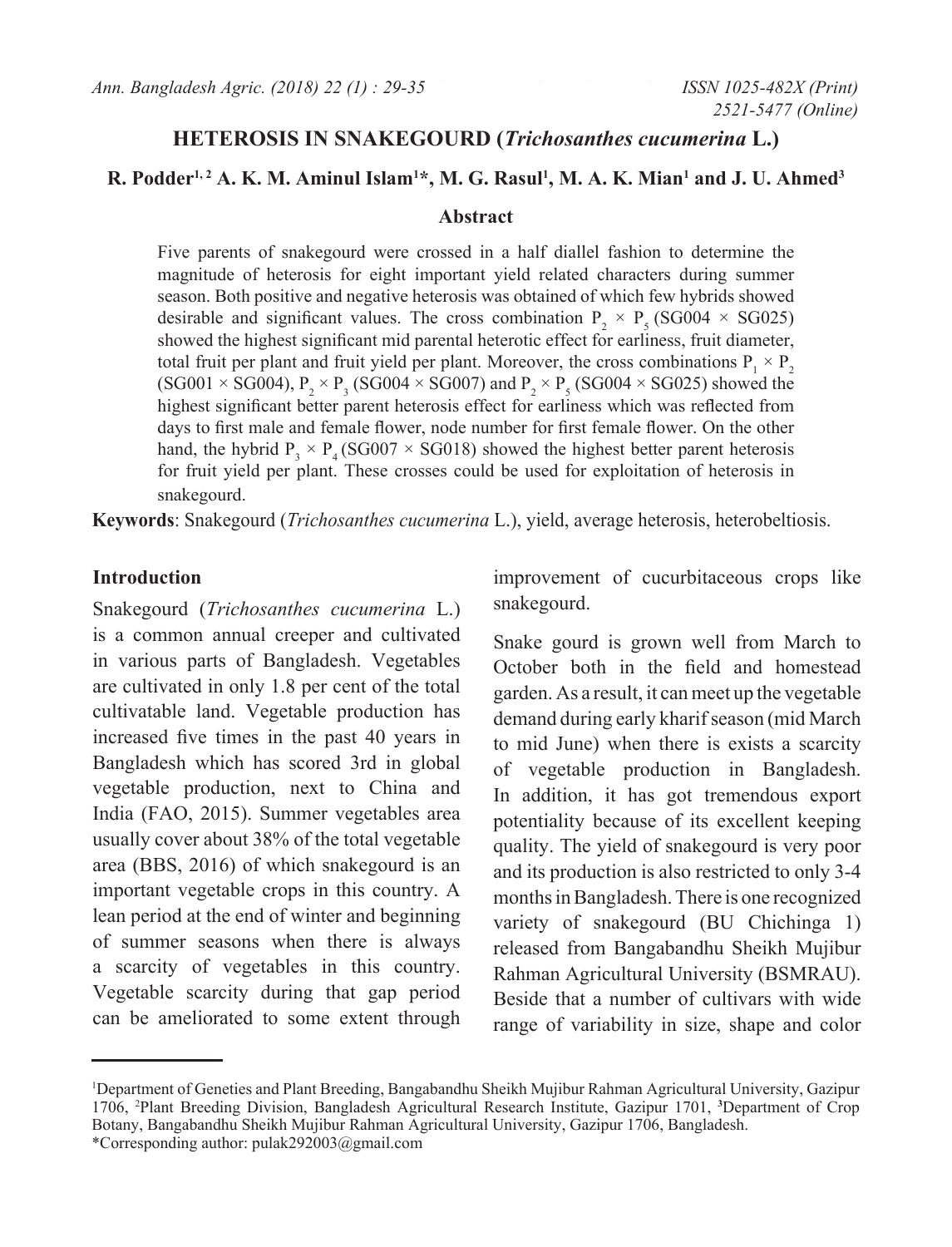of fruits are available in this country (Rashid, 1993). The available cultivars are either deep green, green or white fruited. Considering the all above opportunity to get benefit from this crop several research works are being exploited now in BSMRAU, Bangladesh Agricultural Research Institute (BARI) and other non government organization. Present harvestable yield of snakegourd is very low  $(6.20 \t t/ha)$  due to unavailability of high yielding variety (BBS, 2017).

Heterosis or hybrid vigor can play a vital role in increasing the yield and quality of vegetable crops. In cucurbits, heterosis was first noted by Hays and Jones (1961). Snakegourd is monoecious and highly cross-pollinated in nature. Such pollination mechanism can be exploited for the production of hybrid variety. Several workers reported heterosis for different traits in cucurbits (Ahmed, 1998; Banik, 2003 and Rahman, 2004). At present, in most advanced and developing countries of the world like USA, Japan, Netherlands, Taiwan, Thailand etc. almost all common varieties of vegetable crops are being replaced by  $F_1$ hybrids. There is limited information available about the magnitude and nature of heterosis for yield and yield contributing characters in snakegourd as it is an underutilized crop. Due to monoecism, much scope for exploitation of heterosis in snakegourd exists virtually obligatory out crossing system of snakegourd open the scope of hybrid variety. In spite of that, a few numbers of superior hybrid varieties have been developed for cultivation in different countries like India, Thailand etc. However, very little attention has been given to develop high yielding hybrid variety of snakegourd. Therefore, the present research was undertaken to determine the magnitude

of heterosis in snakegourd for developing high yielding snakegourd varieties or hybrid variety in Bangladesh.

# **Materials and Methods**

The experiment was conducted at the experimental farm of Bangabandhu Sheikh Mujibur Rahman Agricultural University (BSMRAU), Gazipur, Bangladesh. Five parents ( $P_1$ =SG-001,  $P_2$ =SG-004,  $P_3$ =SG-007,  $P_4$ =SG-018 and  $P_5$ =SG-025) and their 10  $F_1$ s were used as an experimental materials. Seeds were first allowed to soak in water for 24 hours followed by sown in polythene bag (size  $15 \times 15$  cm) containing a mixture of soil and well decomposed cow dung (1:1). The experiment was laid out in a randomized complete block design (RCBD) with four replications. Final land and bed preparation was done about one week before the pit preparation. One seedling was transplanted in each pit after 25 days of seed sowing in poly bag. Recommended doses of manure and fertilizers were applied in the experimental field (BARI, 1991). Intercultural operations like irrigation, weeding, stacking etc. were done according to schedule and as necessary. Data were collected on each of the five parents and their  $F_1$ s for the characters days to male flower, days to female flower, node number of female flower, node number of male flower, fruit length (cm), fruit diameter (mm), average fruit weight (g), total number of fruits per plant, and fruit yield per plant (kg). Heterosis was recorded as mid parent heterosis (Hm) and better parent heterosis (Hb) according to the formula adopted by Falconar and Mackay (1996) and was estimated following Mather and Jink (1971). The significant test (t-test) was employed following given formula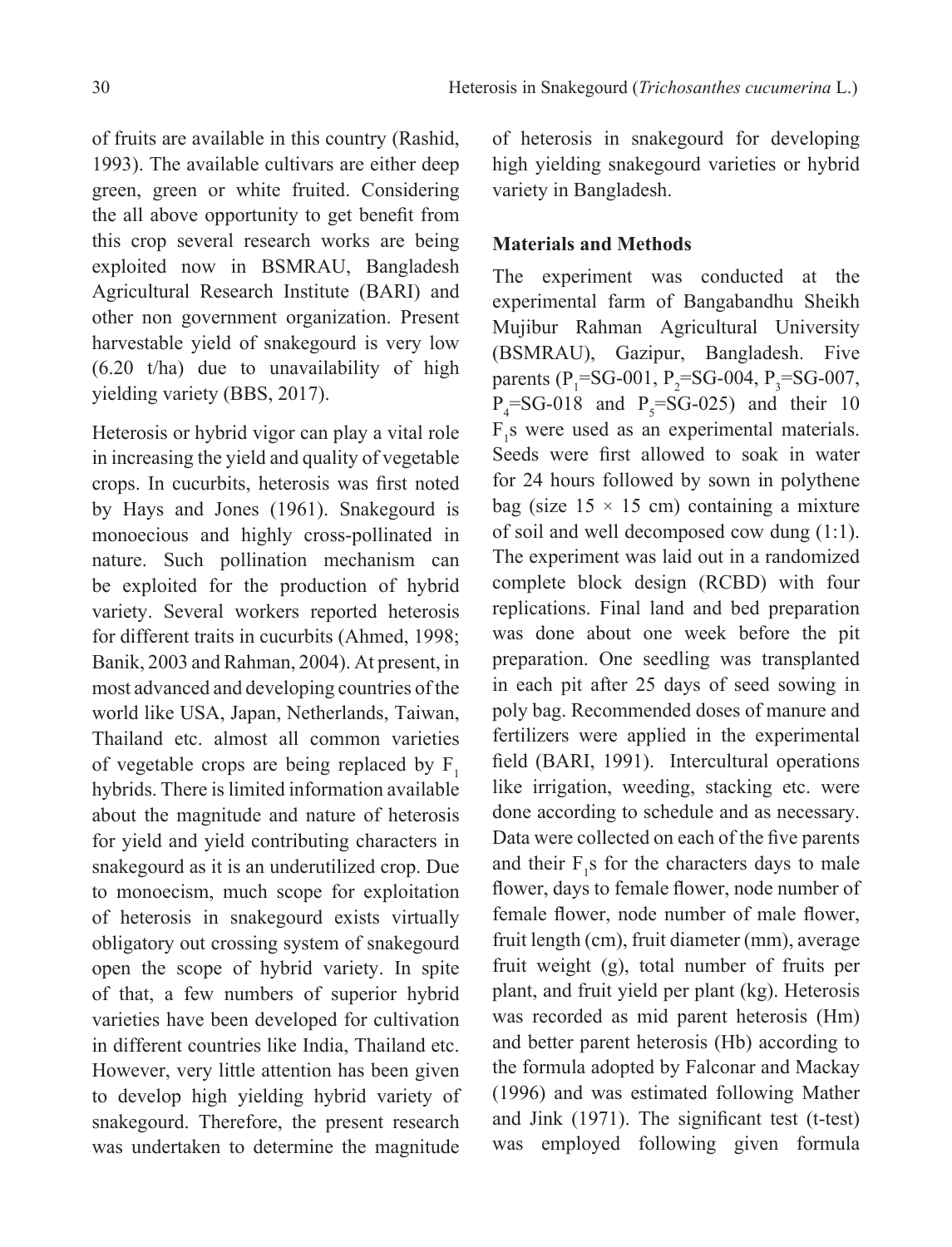whether  $F_1$  hybrid mean were statistically different from mid parent and better parent values (Singh and Choudhary, 2006).

## **Results and Discussion**

Mean performance of five parents and their 10 hybrids for eight characters are presented in Table 1. The estimates of mid parent and better parent heterosis observed in the  $F_1$ generation are presented in Table 2 and Table 3, respectively. Both positive and negative heterosis was obtained for different characters of hybrids of which a few hybrids showed desirable and significant values (Table 2). In case of mid parent heterosis, most of the crosses were earlier than their mid parent except  $P_1 \times P_3$  and  $P_2 \times P_4$  for first male flower opening. Heterosis for earliness ranged from -1.42 to -21.18 percent (Table 2). The highest and significant negative heterosis (-21.18%)

for days to first male flowering was from the hybrid  $P_2 \times P_5$  followed by  $P_1 \times P_2$  (-19.59). Days to first flowering is an important character as it reflects earliness or lateness of parents and their hybrids which has great importance in breeding for earliness in any crop species. In case of better parent heterosis, both positive and negative heterosis was observed in this trait. Among the ten crosses, eight crosses were earlier than their better parent where  $P_1$  $\times$  P<sub>2</sub>, P<sub>1</sub>  $\times$  P<sub>4</sub>, P<sub>1</sub>  $\times$  P<sub>5</sub>, P<sub>2</sub>  $\times$  P<sub>3</sub>, P<sub>2</sub>  $\times$  P<sub>5</sub> and P<sub>3</sub>  $\times$  P<sub>5</sub> were statistically significant. Other two crosses showed late than their better parent did. Positive heterosis ranged from 0.88% to 6.17% and negative heterosis ranged from -5.17 to -30.24. The highest negative heterobeltiotic effect (-30.24%) was found for this character in hybrid  $P_1 \times P_2$ . Mid parent and better parent heterosis for earliness in female flowering ranged from -0.64 to -20.08% and -3.00% to -26.2%, respectively (Table 2). The highest

| Parents /<br><b>Hybrids</b> | Days<br>to male<br>flower | Days to<br>female<br>flower | Node<br>number<br>of female<br>flower | Node<br>number<br>of male<br>flower | Fruit<br>length<br>(cm) | Fruit<br>diameter<br>(cm) | Number<br>of fruits<br>per plant | Fruit<br>yield per<br>plant (kg) |
|-----------------------------|---------------------------|-----------------------------|---------------------------------------|-------------------------------------|-------------------------|---------------------------|----------------------------------|----------------------------------|
| $P_1$                       | 41.62                     | 47.50                       | 21.37                                 | 12.63                               | 44.54                   | 37.34                     | 235.23                           | 17.25                            |
| $P_2$                       | 56.65                     | 58.25                       | 20.62                                 | 13.00                               | 20.16                   | 41.73                     | 162.08                           | 15.00                            |
| $P_3$                       | 44.50                     | 48.37                       | 19.37                                 | 11.50                               | 27.54                   | 42.72                     | 177.87                           | 11.37                            |
| $P_4$                       | 52.37                     | 50.12                       | 23.25                                 | 16.65                               | 21.56                   | 48.75                     | 164.02                           | 18.62                            |
| $P_{\varsigma}$             | 53.12                     | 53.75                       | 26.25                                 | 18.87                               | 28.18                   | 39.17                     | 151.39                           | 16.00                            |
| F-test                      | $**$                      | $**$                        | $**$                                  | $**$                                | **                      | **                        | **                               | **                               |
| $P_1 \times P_2$            | 39.50                     | 43.37                       | 21.50                                 | 11.87                               | 27.05                   | 41.72                     | 166.62                           | 12.00                            |
| $P_1 \times P_3$            | 47.23                     | 53.00                       | 20.00                                 | 13.12                               | 24.75                   | 40.16                     | 180.53                           | 17.25                            |
| $P_1 \times P_4$            | 37.50                     | 48.5                        | 22.50                                 | 8.50                                | 35.50                   | 36.02                     | 170.23                           | 17.87                            |
| $P_1 \times P_5$            | 39.75                     | 47.62                       | 21.00                                 | 12.62                               | 32.52                   | 39.08                     | 196.21                           | 18.25                            |
| $P_2 \times P_3$            | 41.62                     | 43.00                       | 18.37                                 | 9.20                                | 26.84                   | 44.28                     | 187.49                           | 12.12                            |
| $P_2 \times P_4$            | 57.12                     | 56.50                       | 25.50                                 | 15.25                               | 17.45                   | 44.01                     | 143.37                           | 8.63                             |
| $P_2 \times P_5$            | 43.25                     | 44.75                       | 17.87                                 | 15.00                               | 26.74                   | 45.57                     | 195.78                           | 16.00                            |
| $P_3 \times P_4$            | 47.75                     | 47.12                       | 22.12                                 | 12.50                               | 27.84                   | 45.34                     | 225.63                           | 13.50                            |
| $P_3 \times P_5$            | 46.00                     | 46.87                       | 22.00                                 | 14.00                               | 25.63                   | 41.83                     | 189.98                           | 14.75                            |
| $P_{4} \times P_{5}$        | 50.37                     | 45.75                       | 22.50                                 | 14.62                               | 22.31                   | 46.81                     | 94.63                            | 16.50                            |
| F-test                      | **                        | $**$                        | $**$                                  | $**$                                | **                      | **                        | **                               | **                               |
| Mean                        | 46.56                     | 48.96                       | 21.61                                 | 13.29                               | 27.24                   | 42.30                     | 176.07                           | 15.01                            |
| $SE(\pm)$                   | 1.62                      | 1.18                        | 0.60                                  | 0.68                                | 1.70                    | 0.92                      | 8.69                             | 0.75                             |

**Table 1. Mean performance for eight characters of 5 × 5 diallel population in snakegourd**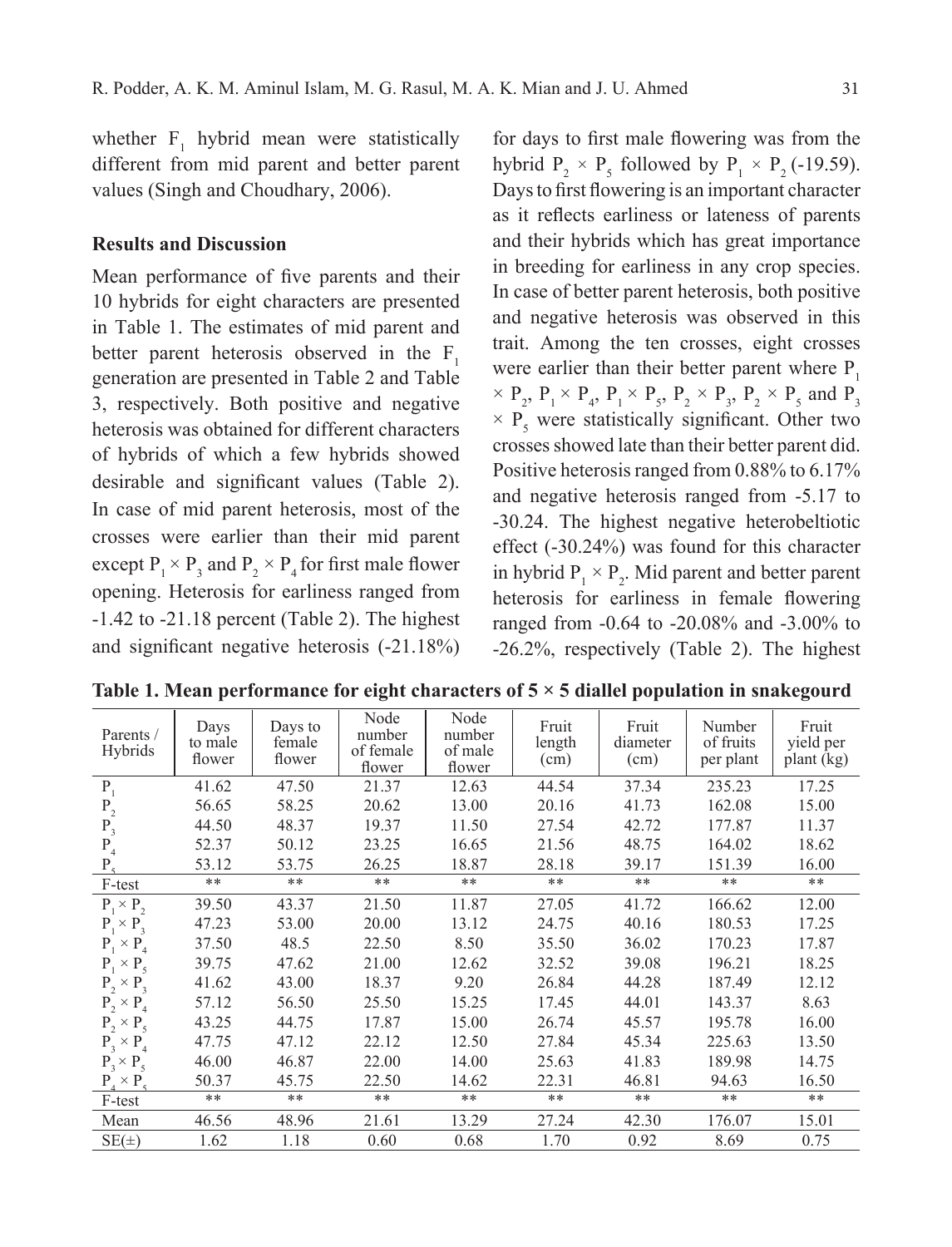| Crosses          | Days to male flower |           | Days to female flower |           | Node number of<br>female flower |            | Node number of male<br>flower |           |
|------------------|---------------------|-----------|-----------------------|-----------|---------------------------------|------------|-------------------------------|-----------|
|                  | MP                  | <b>BP</b> | <b>MP</b>             | <b>BP</b> | MP                              | <b>BP</b>  | MP                            | <b>BP</b> |
| $P_1 \times P_2$ | $-19.59**$          | $-30.2**$ | $-17.96**$            | $-25.6**$ | 2.38                            | 0.58       | $-7.32$                       | $-8.65$   |
| $P_1 \times P_3$ | $9.73**$            | 6.17      | $10.56**$             | $9.56**$  | $-1.84$                         | $-6.43$    | 8.80                          | 0.96      |
| $P_1 \times P_4$ | $-20.22**$          | $-28.4**$ | $-0.64$               | $-3.24$   | 0.84                            | $-3.25$    | $-41.88**$                    | $-32.6*$  |
| $P_1 \times P_5$ | $-16.09**$          | $-25.2**$ | $-5.9**$              | $-11.4**$ | $-11.8$                         | $-20.00**$ | $-19.84**$                    | $-24.06$  |
| $P_2 \times P_3$ | $-17.67**$          | $-26.5**$ | $-19.34**$            | $-26.2**$ | $-8.12$                         | $-10.99$   | $-24.89**$                    | $-29.23$  |
| $P_2 \times P_4$ | 4.816               | 0.88      | $4.26**$              | $-3.04$   | $16.24**$                       | 9.67       | 2.95                          | $-8.27$   |
| $P_2 \times P_5$ | $-21.18**$          | $-23.6**$ | $-20.08**$            | $-23.2**$ | $-23.73**$                      | $-31.9**$  | $-5.09$                       | $-19.87$  |
| $P_3 \times P_4$ | $-1.42$             | $-8.83$   | $-4.32**$             | $-5.98$   | 3.812                           | $-4.8$     | $-11.1$                       | $-24.8**$ |
| $P_3 \times P_5$ | $-5.76$             | $-13.4**$ | $-8.2**$              | $-12.7**$ | $-3.56$                         | $-16.19$   | $-7.82$                       | $-25.8**$ |
| $P_4 \times P_5$ | $-4.51$             | $-5.17$   | $-11.92**$            | $-14.88$  | $-9.09$                         | $-14.28$   | $-17.61**$                    | $-22.5**$ |

**Table 2. Percent mid parent and better parent heterosis for flowering characters in snakegourd**

\*  $= P \le 0.05$ , \*\*  $= P \le 0.01$ ; MP= mid parent; BP= better parent

significant negative mid parent heterosis was found in the cross combination  $P_2 \times P_5$  $(-20.08\%)$  followed by  $P_2 \times P_3(-19.34\%)$ . Pal *et al.* (1983) found similar phenomenon in bitter gourd which might be used in future breeding program to exploit heterosis for earliness in flowering. Out of ten  $F_1$  hybrids, only one showed significant positive heterosis in case of better parent heterosis. The maximum desired heterobeltiotic effect was observed by the hybrid  $P_2 \times P_3$  (-26.2%) followed by  $P_1 \times$  $P_2$  (-25.6%) for this trait.

Only two crosses were significantly different than the mid parent for number of node for female flowering. Mid parent heterosis for earlier female flower node number varied from -1.84 to 16.24 percent (Table 2). The highest negative mid parent heterosis was observed in hybrid P<sub>2</sub> × P<sub>5</sub> (-23.73%), indicating desirable combination for lesser node number to female flower. Similar findings were reported by Banik (2003) in snakegourd, Singh and Joshi (1979) in bitter gourd and Solanki *et al.* (1982) in cucumber. The cross combination  $P_2 \times P_4$ 

exhibited highly significant and positive heterosis (16.24) for this trait. In case of better parent heterosis both positive and negative heterosis was observed for this trait. The positive heterosis ranged from 0.58 to 9.67% and negative heterosis ranged from -3.25 to -31.9 percent. The most desirable combination for this trait was  $P_2 \times P_5$ . Heterosis for node number for male flower ranged from -5.09 to -41.88 percent. The highest mid parental heterotic effect (-41.88%) for this trait was found in  $P_1 \times P_4$  followed by  $P_2 \times P_3$  and  $P_1 \times P_5$ . For better parent heterosis, both significant positive and negative heterosis over better parent was observed. The highest desirable heterobeltiotic effect (-32.67%) was found in the cross combination  $P_1 \times P_4$ . Similar results were found by Banik (2003) and Rahman (2004) in snake gourd and Singh and Joshi (1979) in bitter gourd.

Out of ten cross combinations only four hybrids  $(P_1 \times P_4, P_2 \times P_3, P_2 \times P_5$  and  $P_3 \times P_4$ ) exhibited significant and positive heterosis for fruit length (Table 3 and Fig. 1) and others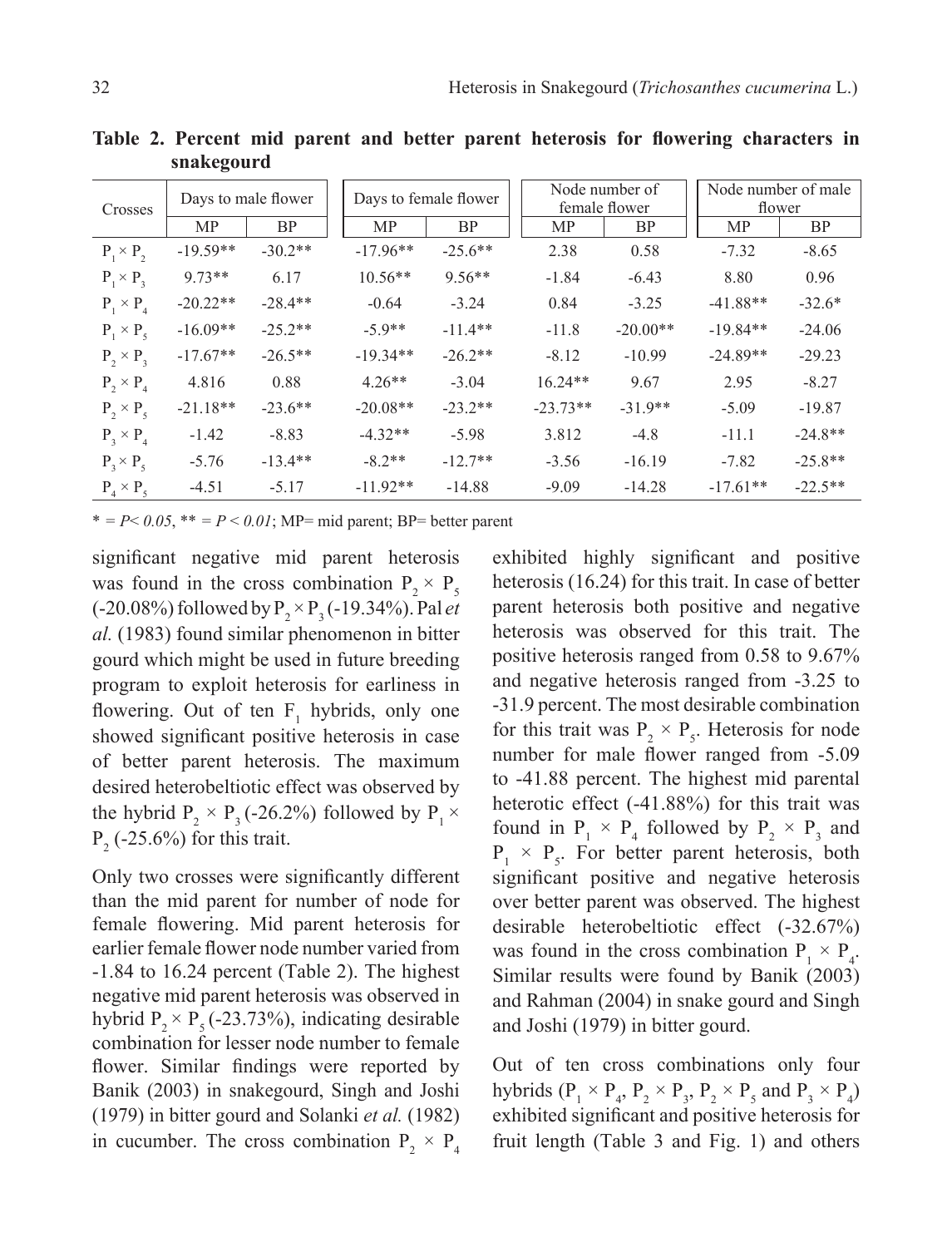

**Fig. 1. Different fruit morphotypes of five parents**   $(P_1 = SG001, P_2 = SG004, P_3 = SG007, P_4 = SG018$  and  $P_5$ = SG025) and ten  $F_1$ 's (a =  $P_1 \times P_2$ , b= $P_1 \times P_3$ , c=  $P_1 \times$ **P4,**  $d = P_1 \times P_5$ ,  $e = P_2 \times P_3$ ,  $f = P_3 \times P_4$ ,  $g = P_2 \times P_5$ ,  $h =$  $P_3 \times P_4$ ,  $i = P_3 \times P_5$ ,  $j = P_4 \times P_5$ ).

showed significant and negative heterosis over mid parent heterosis. The highest mid parent heterotic effect was observed in hybrid  $P_1 \times P_4$ (14.33%) followed by  $P_3 \times P_4$  (13.42%) and  $P_2$  $\times P_3$  (12.55%). These hybrids might be used in future breeding program to exploit heterosis for larger fruit size. Seven cross combinations

showed significant and negative heterosis for this trait and others showed non-significant positive or negative heterosis in case of better parent heterosis (Table 3). The negative heterosis ranged from -2.53 to -38.9% and only hybrid  $P_3 \times P_4$  showed non-significant and positive heterosis. Ahmed (1998) reported both positive and negative heterosis over better parent for fruit length in snakegourd.

Three hybrids  $(P_1 \times P_4, P_2 \times P_5 \text{ and } P_4 \times P_5)$ exhibited significant mid parent heterosis, but the highest significant and positive mid parent heterosis was shown by the cross combination  $P_2 \times P_5$ , which can be used as a desirable combination for large fruit. In case of better parent heterosis, the hybrids  $P_1 \times P_4$ ,  $P_2 \times P_4$  and  $P_2 \times P_5$  exhibited significant heterosis, but the highest significant and positive better parent heterosis was found in the cross combination  $P_2 \times P_5$  for large fruit.

None of the cross combination exhibited significant and positive heterosis over mid

**Table 3. Percent mid parent and better parent heterosis for yield related characters in snakegourd**

| Crosses          | Fruit length |           | Fruit diameter |           | Total number of fruits<br>per plant |            | Fruit yield per plant |           |
|------------------|--------------|-----------|----------------|-----------|-------------------------------------|------------|-----------------------|-----------|
|                  | MP           | <b>BP</b> | <b>MP</b>      | <b>BP</b> | MP                                  | <b>BP</b>  | <b>MP</b>             | <b>BP</b> |
| $P_1 \times P_2$ | $-10.87**$   | $-33.3**$ | 5.5            | $-0.03$   | $-19.32$                            | $-30.44**$ | $-23.56$              | $-43.6**$ |
| $P_1 \times P_3$ | $-27.29**$   | $-38.9**$ | 0.3            | $-5.99$   | 7.39                                | 0.00       | $-6.00$               | $-19.12$  |
| $P_1 \times P_4$ | $14.33**$    | $-12.4**$ | $-16.3**$      | $-26.1**$ | $-1.87$                             | $-5.07$    | $-25.9**$             | $-37.3**$ |
| $P_1 \times P_5$ | $-5.3**$     | $-19.8**$ | 2.1            | $-0.2$    | 9.77                                | 5.80       | 3.51                  | $-13.87$  |
| $P_2 \times P_3$ | $12.55**$    | $-2.53$   | 4.8            | 3.7       | $-11.41$                            | $-18.48$   | 3.66                  | $-13.90$  |
| $P_2 \times P_4$ | $-16.33**$   | $-19.1**$ | $-2.7$         | $-9.7**$  | $-39.7**$                           | $-46.51**$ | $-43.7**$             | $-52.5**$ |
| $P_2 \times P_5$ | $10.63**$    | $-5.12$   | $12.6***$      | $9.2**$   | 12.28                               | 0.00       | $35.27**$             | 16.20     |
| $P_3 \times P_4$ | $13.42**$    | 1.11      | $-0.8$         | $-7.0$    | $-12.90$                            | $-16.27$   | $26.13**$             | 23.85**   |
| $P_3 \times P_5$ | $-7.99**$    | $-9.05**$ | 2.1            | $-2.0$    | $-4.45$                             | $-7.81$    | 7.67                  | 3.40      |
| $P_4 \times P_5$ | $-10.3**$    | $-20.9**$ | $64**$         | $-3.9$    | 2.73                                | 2.32       | 10.5                  | 8.04      |

\*  $= P \le 0.05$ , \*\*  $= P \le 0.01$ ; MP= mid parent; BP= better parent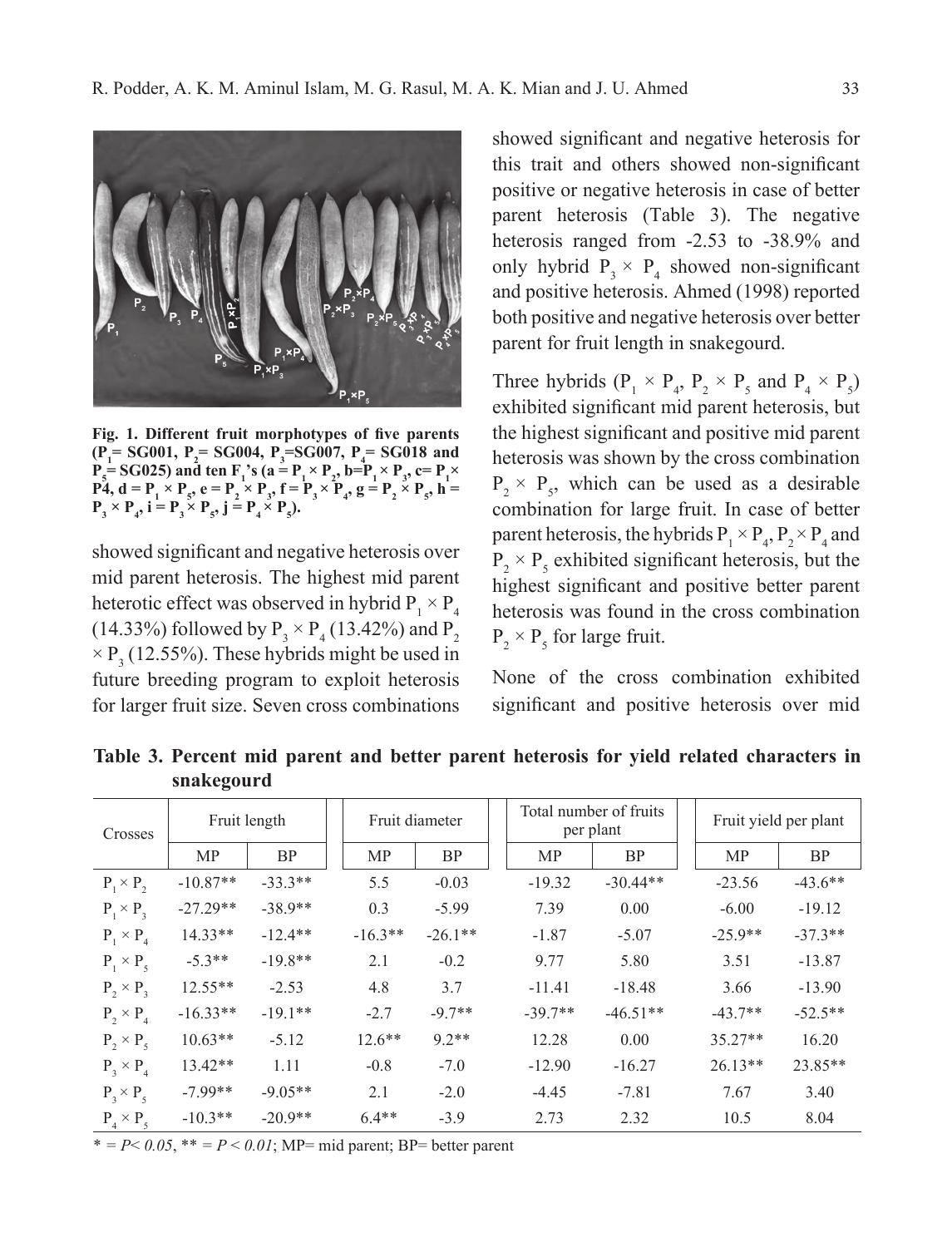and better parent for total number of fruits per plant (Table 3). Only one cross combination  $P_2 \times P_4$  showed significant and negative heterotic value over mid parent. The range of negative heterotic value was -1.87 to -39.7 and positive heterotic value ranged from 2.73 to 12.28. In case of better parent heterosis, two cross combination ( $P_1 \times P_2$  and  $P_2 \times P_4$ ) showed significant and negative heterosis value. The cross combinations  $P_1 \times P_3$  and  $P_2 \times P_5$  showed no heterosis or zero heterosis. Similar results were also reported by Podder (2006) in snake gourd and Mohanty and Mishra (1999) in pumpkin.

In case of mid parent heterosis, two crosses  $(P_1 \times P_4$  and  $P_2 \times P_4$ ) showed significant and negative heterosis and two crosses ( $P_2 \times P_5$ and  $P_3 \times P_4$ ) combination showed significant and positive heterosis for fruit yield per plant. Positive heterosis ranged from 3.51 to 35.27 % (Table 3) and the cross combination  $P_2 \times$  $P_5$  showed the highest positive heterotic value (35.27%) followed by  $P_3 \times P_4$  (23.85%). In case of better parent heterosis, the range of positive heterosis was 3.40 to 23.85% and three crosses out of ten showed significant and negative better parent heterosis. The cross combination  $P_3 \times P_4$  showed highest positive heterotic value (23.84%). Latif (1993) reported two  $F_1$  hybrids showed highly significant and positive heterosis and one showed significant and negative heterosis over its mid parental value for fruit weight in a five parent half diallel cross in ribbed gourd. Both positive and negative heterosis over better parent for yield contributing characters in snakegourd was reported by Ahmed (1998) and Sirohi and Chaudhary (1978, 1986). Banik (2003)

and Rahman (2004) also found similar results in snakegourd. Therefore, the hybrids with significant positive mid and better parent heterosis might be used in future breeding program to exploit heterosis.

#### **Conclusion**

The cross combination  $P_2 \times P_5$  (SG004  $\times$ SG025) showed the highest significant mid parental heterotic effect for earliness, fruit diameter and fruit yield per plant. Again the cross combination  $P_1 \times P_4$  (SG001  $\times$  SG018) also performed considerable mid parental heterotic effect for earliness and fruit length. The cross combinations  $P_1 \times P_2$  (SG001  $\times$ SG004),  $P_2 \times P_3$  (SG004  $\times$  SG007) and  $P_2$  $\times$  P<sub>5</sub> (SG004  $\times$  SG025) showed the highest significant better parent heterosis effect for earliness exhibited from days to first male and female flower, node number for first female flower. The hybrid  $P_3 \times P_4$  (SG007)  $\times$  SG018) showed the highest better parent heterosis for fruit yield per plant. This cross could be used for exploitation of heterosis in snakegourd.

### **Acknowledgment**

The author acknowledges the support of the Research Management Wing, Bangabandhu Sheikh Mujibur Rahman Agricultural University, Gazipur, Bangladesh for providing all research funds for bearing the cost of field experiment. The authors would like to thank University authority for their support.

#### **Declaration**

The author(s) declare(s) that there is no conflict of interest regarding the publication of this paper.